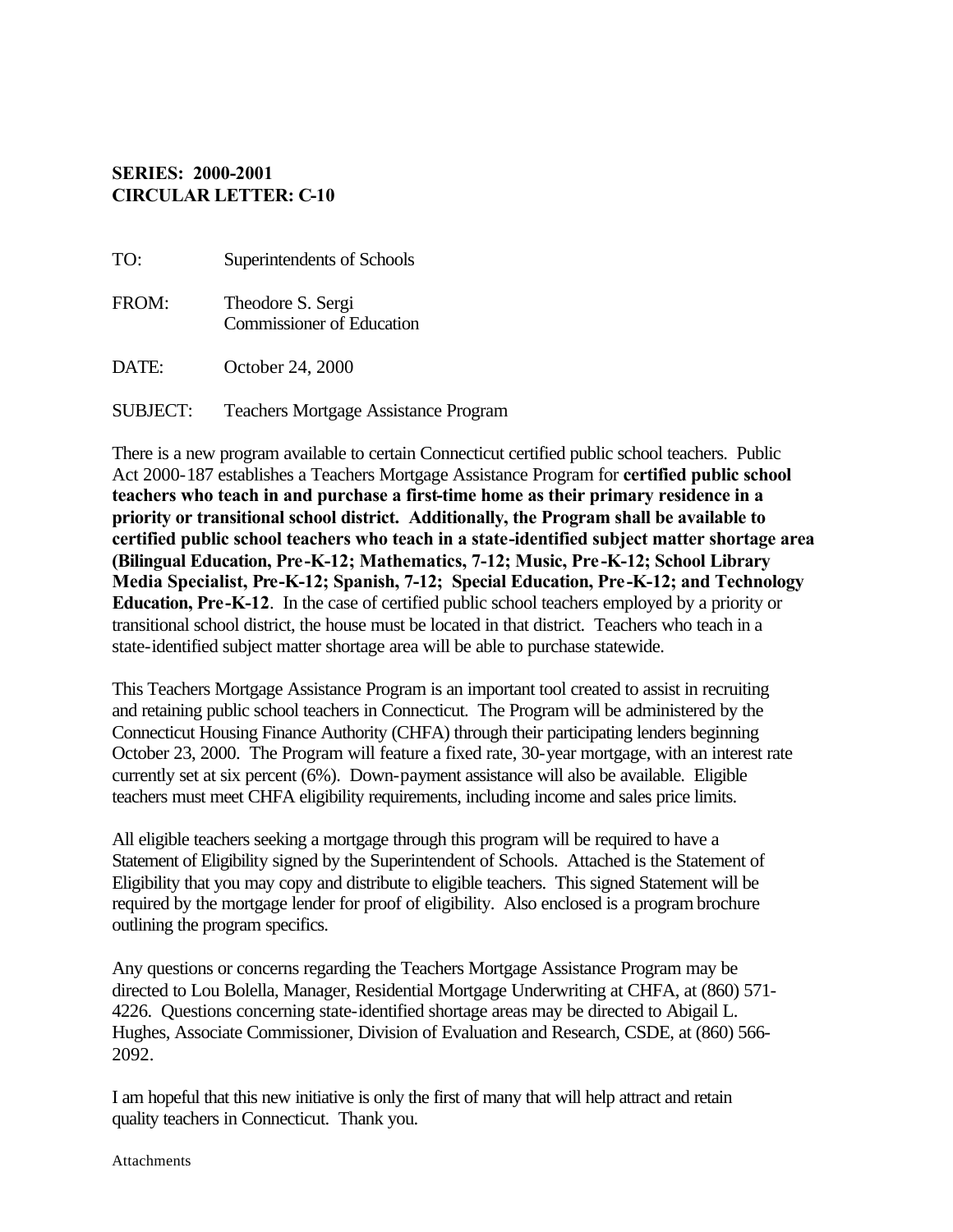# **Statement of Eligibility**

## **for Participation in the CHFA Teachers Mortgage Assistance Program**

I hereby certify that: \_\_\_\_\_\_\_\_\_\_\_\_\_\_\_\_\_\_\_\_\_\_\_\_\_\_\_\_\_\_\_\_\_\_\_\_\_\_\_\_\_\_\_\_\_\_\_\_\_\_\_\_\_\_\_\_\_\_\_

(Name of Applicant)

Check only **one** box:

 $\overline{\phantom{a}}$ 

 $\overline{\phantom{a}}$ /\_\_/ Holds a valid Connecticut certificate, is employed as a teacher in his/her respective endorsement area(s) and is employed as a teacher in a priority school district or transitional school district as designated by the Connecticut School Improvement Initiative.

## **OR**

/\_\_/ Holds a valid Connecticut certificate and is employed as a teacher in his/her respective endorsement area(s) in one of the following 2000-2001 identified shortage areas:

| (Check One) | Bilingual Education, Pre-K - 12  |
|-------------|----------------------------------|
|             | Mathematics, 7 - 12              |
|             | Music, Pre- $K - 12$             |
|             | School Library Media, Pre-K - 12 |
|             | Spanish, 7 - 12                  |
|             | Special Education, Pre-K - 12    |
|             | Technology Education, Pre-K - 12 |

 $Signed:$ 

(**Original** Signature of: Superintendent of Schools, Charter School Directors, Principals of Endowed & Incorporated Academies, Executive Directors of Regional Educational Service Centers, Directors of State Approved Non-Public Special Education Facilities)

Typed Name & Title of Signator: \_\_\_\_\_\_\_\_\_\_\_\_\_\_\_\_\_\_\_\_\_\_\_\_\_\_\_\_\_\_\_\_\_\_\_\_\_\_\_\_\_\_\_\_\_\_\_\_\_

School District: \_\_\_\_\_\_\_\_\_\_\_\_\_\_\_\_\_\_\_\_\_\_\_\_\_\_\_\_\_\_\_\_\_\_\_\_\_\_\_\_\_\_\_\_\_\_\_\_\_\_\_\_\_\_\_\_\_\_\_\_\_\_\_

Telephone:  $\Box$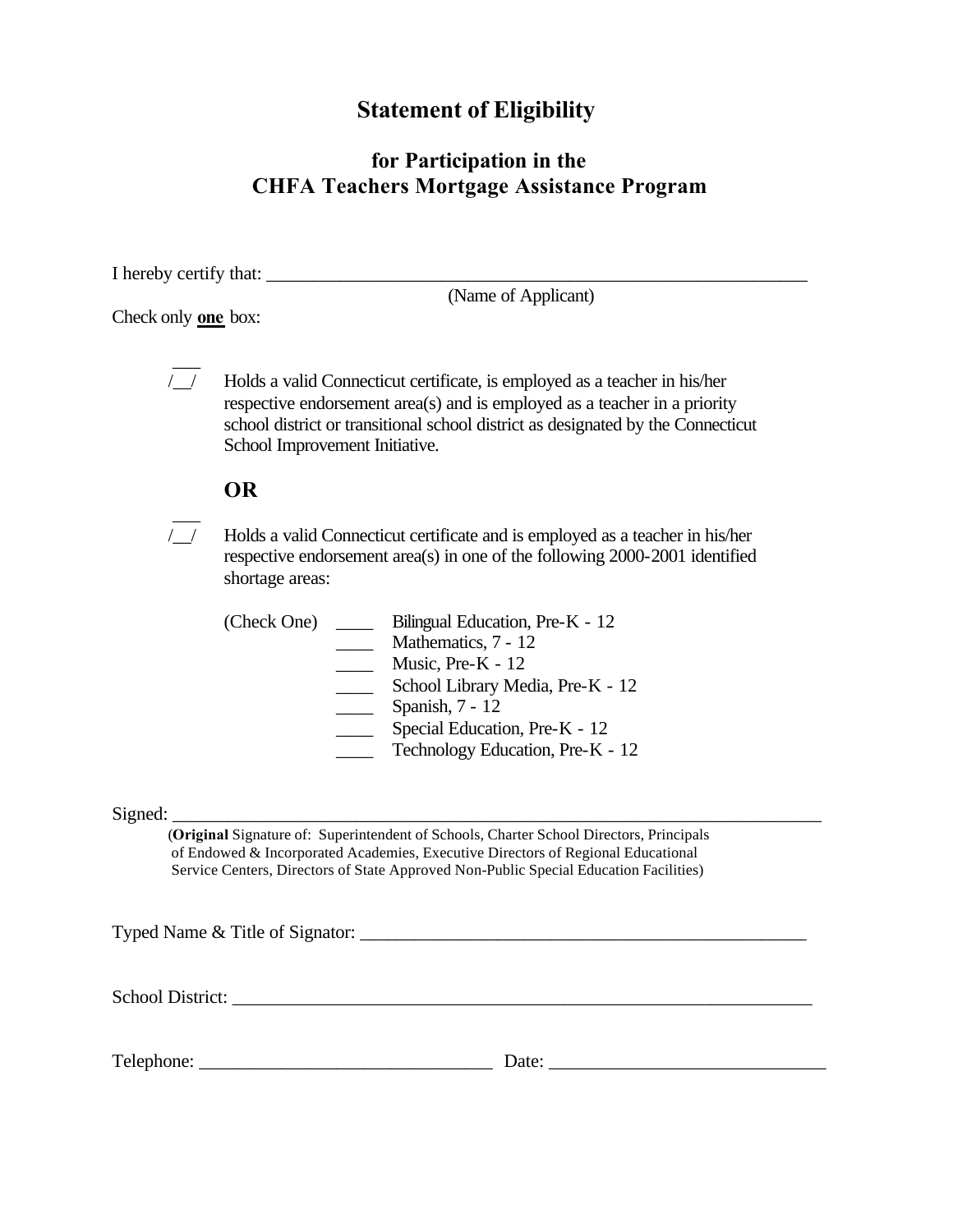### Connecticut State Department of Education 2000-2001

| Priority School Districts | <b>Transitional School Districts</b> |
|---------------------------|--------------------------------------|
|                           |                                      |
| <b>Bloomfield</b>         | Ansonia                              |
| <b>Bridgeport</b>         | Derby                                |
| <b>Bristol</b>            | Groton                               |
| Danbury                   | Hamden                               |
| <b>East Hartford</b>      | Killingly                            |
| Hartford                  | Manchester                           |
| Meriden                   | Norwich                              |
| Middletown                | Putnam                               |
| New Britain               | <b>Stratford</b>                     |
| New Haven                 | West Hartford                        |
| New London                |                                      |
| Norwalk                   |                                      |
| <b>Stamford</b>           |                                      |
| Waterbury                 |                                      |
| West Haven                |                                      |
| Windham                   |                                      |
|                           |                                      |
|                           |                                      |
|                           |                                      |
|                           |                                      |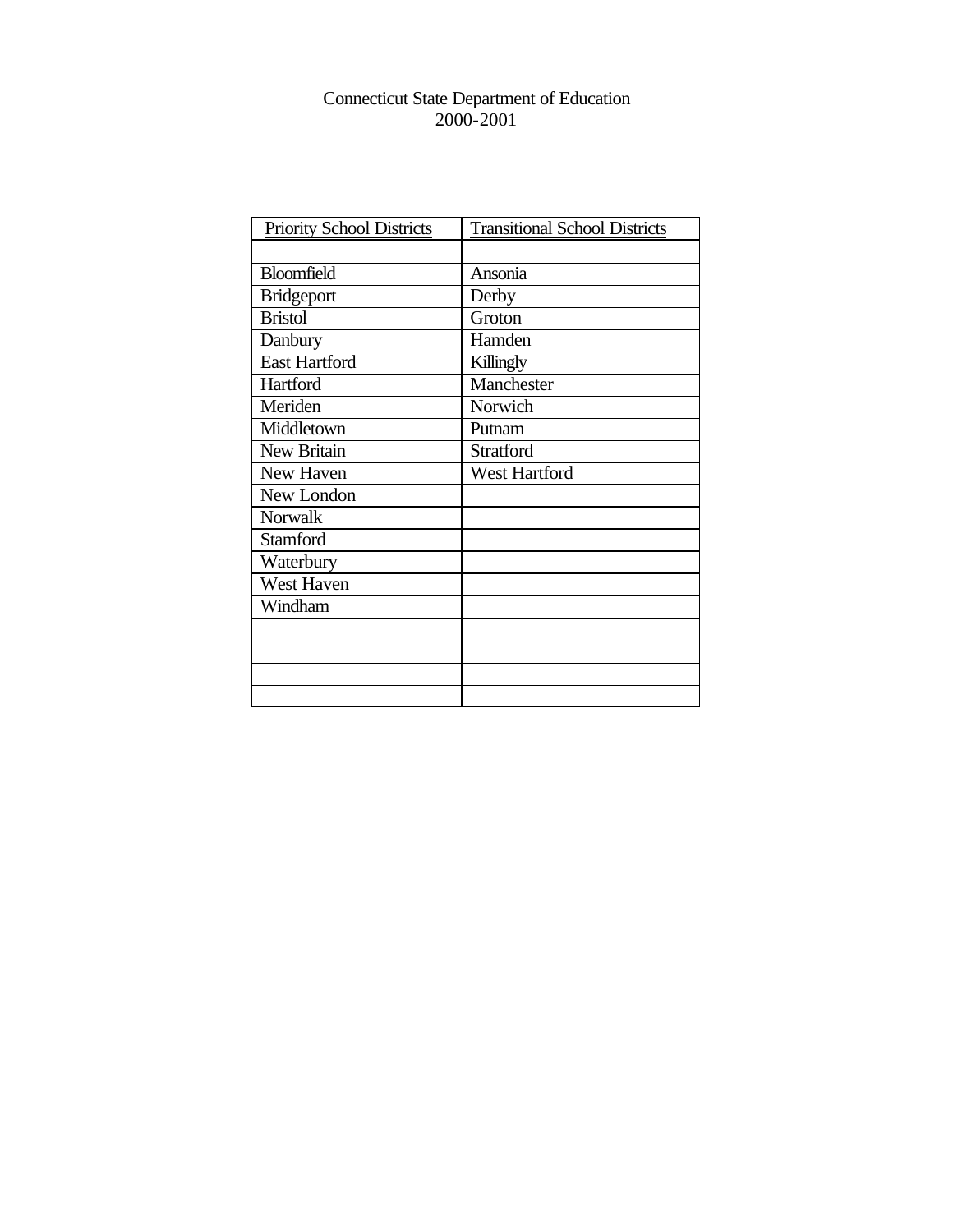*Connecticut Housing Finance Authority Opening Doors to Homeownership* 

# *Teachers Mortgage Assistance Program*



# *Are you a certified public school teacher looking to purchase your first home?*

Connecticut Housing Finance Authority (CHFA) offers a special, low interest rate mortgage to make the dream of homeownership more affordable for Connecticut certified public school teachers.

If you are a Connecticut certified public school teacher employed by and teaching in your endorsement area in a priority or transitional school district, or are certified to teach and are teaching in a state-identified subject matter shortage area, you may qualify for the Teachers Mortgage Assistance Program.

#### **Eligible Borrowers**

- Eligible borrowers need to be Connecticut certified public school teachers employed by and teaching in your endorsement area in a priority or transitional school district, or certified to teach and teaching in a state-identified subject matter shortage area.
- You need to be a first-time home buyer (or not have owned a home during the past 3 years).
- When applying for a loan, you must submit a Statement of Eligibility letter from the school district superintendent where you teach, verifying that you are a certified teacher in either a priority or transitional school district or teach in a state-identified subject matter shortage area.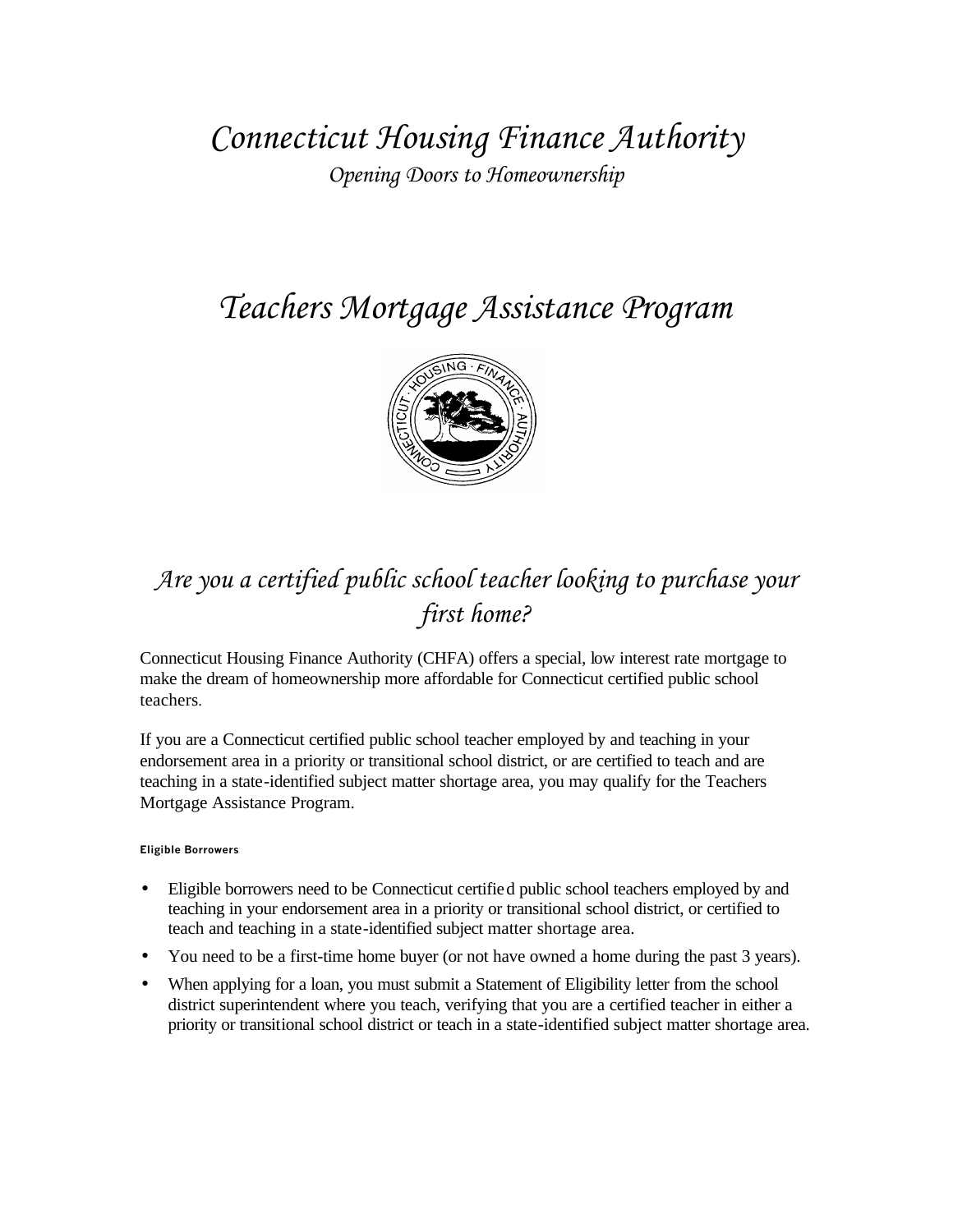#### **Priority and Transitional School Districts**

In the case of certified public school teachers employed by a priority or transitional school district, the home you are purchasing must be located in that district.

| <b>Priority</b>   |                | <b>Transitional</b> |
|-------------------|----------------|---------------------|
| Bloomfield        | New London     | Ansonia             |
| <b>Bridgeport</b> | <b>Norwalk</b> | Derby               |
| <b>Bristol</b>    | Stamford       | Groton              |
| Danbury           | Waterbury      | Hamden              |
| East Hartford     | Windham        | Killingly           |
| Hartford          | West Haven     | Manchester          |
| Meriden           |                | Norwich             |
| Middletown        |                | Putnam              |
| New Britain       |                | Stratford           |
| New Haven         |                | West Hartford       |
|                   |                |                     |

#### **State-identified Subject Matter Shortage Areas**

Each year the Commissioner of Education determines the subject matter shortage areas. Connecticut certified public school teachers who teach in a state-identified subject matter shortage area will be able to purchase a home statewide. The following state-identified subject matter shortage areas are in effect until June 30, 2001:

Bilingual Education, Pre-K-12 Mathematics, 7-12 Music, Pre-K-12 School Library Media Specialist, Pre-K-12 Spanish, 7-12 Special Education, Pre-K-12 Technology Education, Pre-K-12

#### **Loan Terms (First Mortgage)**

- CHFA provides a 30-year, fixed rate mortgage.
- The interest rate is currently 6% (this rate is subject to change).
- An origination fee of one point (1% percent of the loan amount) is charged.
- As a Connecticut certified public school teacher, you will be qualified for a mortgage based on CHFA guidelines that include credit, income and employment history.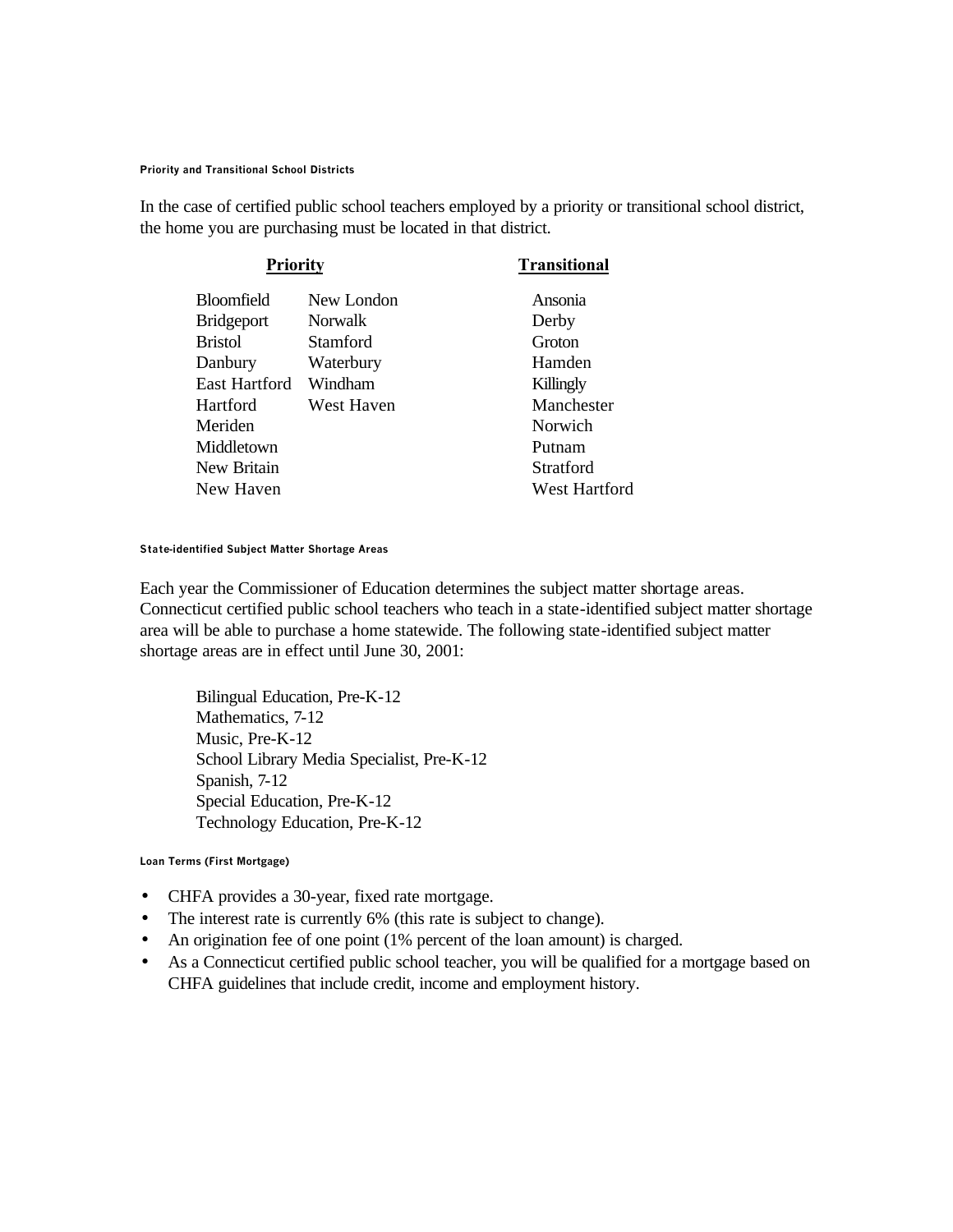#### **Downpayment Requirement**

- Loans with less than 20% downpayment must have mortgage insurance or a mortgage guaranty. *(Loans eligible for guarantees from the US Department of Veterans Affairs (VA) or the US Department of Agriculture Rural Development (RD) may not require any downpayment.)*
- The minimum downpayment is determined by the mortgage insurance used.
- Generally, a minimum of only 3% is required for a downpayment.
- Downpayment assistance loans are available through the State Downpayment Assistance Program administered by CHFA.

#### **Downpayment Assistance Loan Terms (Second Mortgage)**

- You may request a loan for downpayment assistance through the State Downpayment Assistance Program (DAP), regardless of your current assets. The DAP loan, which is offered at a below-market interest rate of 6%, is secured by a second mortgage on your new home.
- Closing cost assistance is also available.
- Your annual income must be sufficient to support both the CHFA first mortgage and the DAP loan payments.
- If the home you wish to buy meets CHFA's first mortgage property requirement, it will also meet the property requirements for the Downpayment Assistance Program.
- The minimum loan amount is \$3,000.
- There is a \$200 application fee for a DAP loan.
- If you obtain a DAP loan, you will be required to attend a home buyer education class prior to closing your loan.
- Your lender will give you information on Home Buyer Counseling including the Home Buyer Counseling Agencies'class schedules with locations.
- A materials fee of \$25 is charged at the time you attend the class.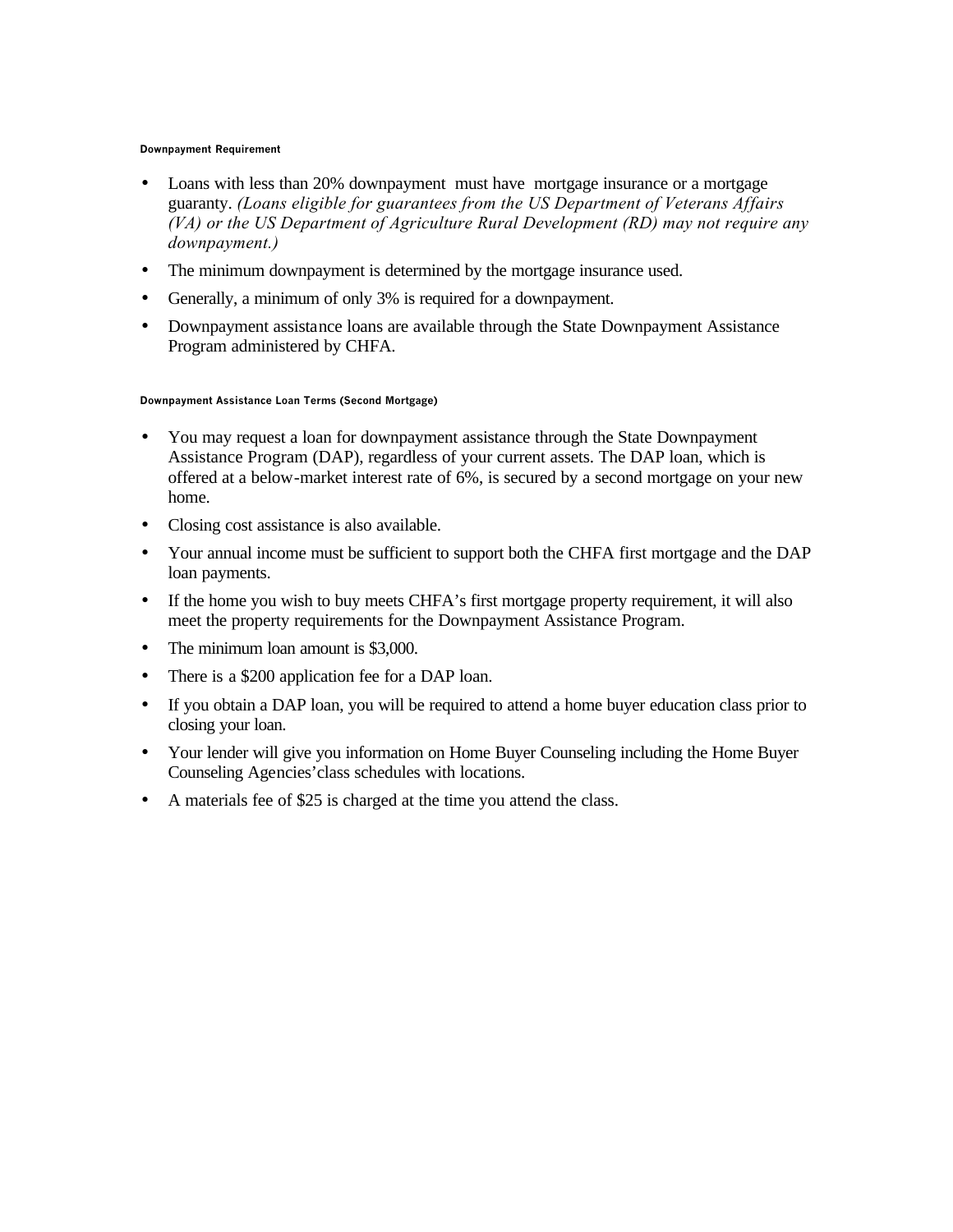• Under the Teachers Mortgage Assistance Program, DAP loans are available to CHFA first mortgage borrowers who are purchasing a home in any of the DAP eligible communities listed below:

| Andover             | Chaplin              | Hamden     | Naugatuck      | Scotland         | Torrington  |
|---------------------|----------------------|------------|----------------|------------------|-------------|
| Ansonia             | Colchester           | Hampton    | New Britain    | Seymour          | Vernon      |
| Ashford             | Danbury              | Hartford   | New Haven      | Southington      | Voluntown   |
| <b>Beacon Falls</b> | Derby                | Killingly  | New London     | Sprague          | Wallingford |
| <b>Bloomfield</b>   | <b>East Hartford</b> | Lisbon     | <b>Norwalk</b> | <b>Stafford</b>  | Waterbury   |
| Bridgeport          | East Haven           | Manchester | Norwich        | Stamford         | Watertown   |
| <b>Bristol</b>      | <b>East Windsor</b>  | Meriden    | Plainfield     | Sterling         | West Haven  |
| <b>Brooklyn</b>     | Enfield              | Middletown | Plainville     | <b>Stratford</b> | Winchester  |
| Canaan              | Griswold             | Milford    | Plymouth       | <b>Thomaston</b> | Windham     |
| Canterbury          | Groton               | Montville  | Putnam         | <b>Thompson</b>  | Wolcott     |

**Income and Sales Price Limits** 

The income and sales price limits under this Program are the same as the income and sales price limits set for the CHFA Home Buyer Mortgage Program.

The combined annual income of all persons who will occupy the home will be counted as household income. This includes overtime pay, part-time employment, bonuses, income from selfemployment, etc. There are exceptions to allow for higher incomes in some towns. *See the Income Limits listed below:* 

1. If you earn less than the following statewide income limits, you are eligible for a mortgage under the Teachers Mortgage Assistance Program:

One- or Two-person Household: \$52,000 Three or More in Household: \$59,800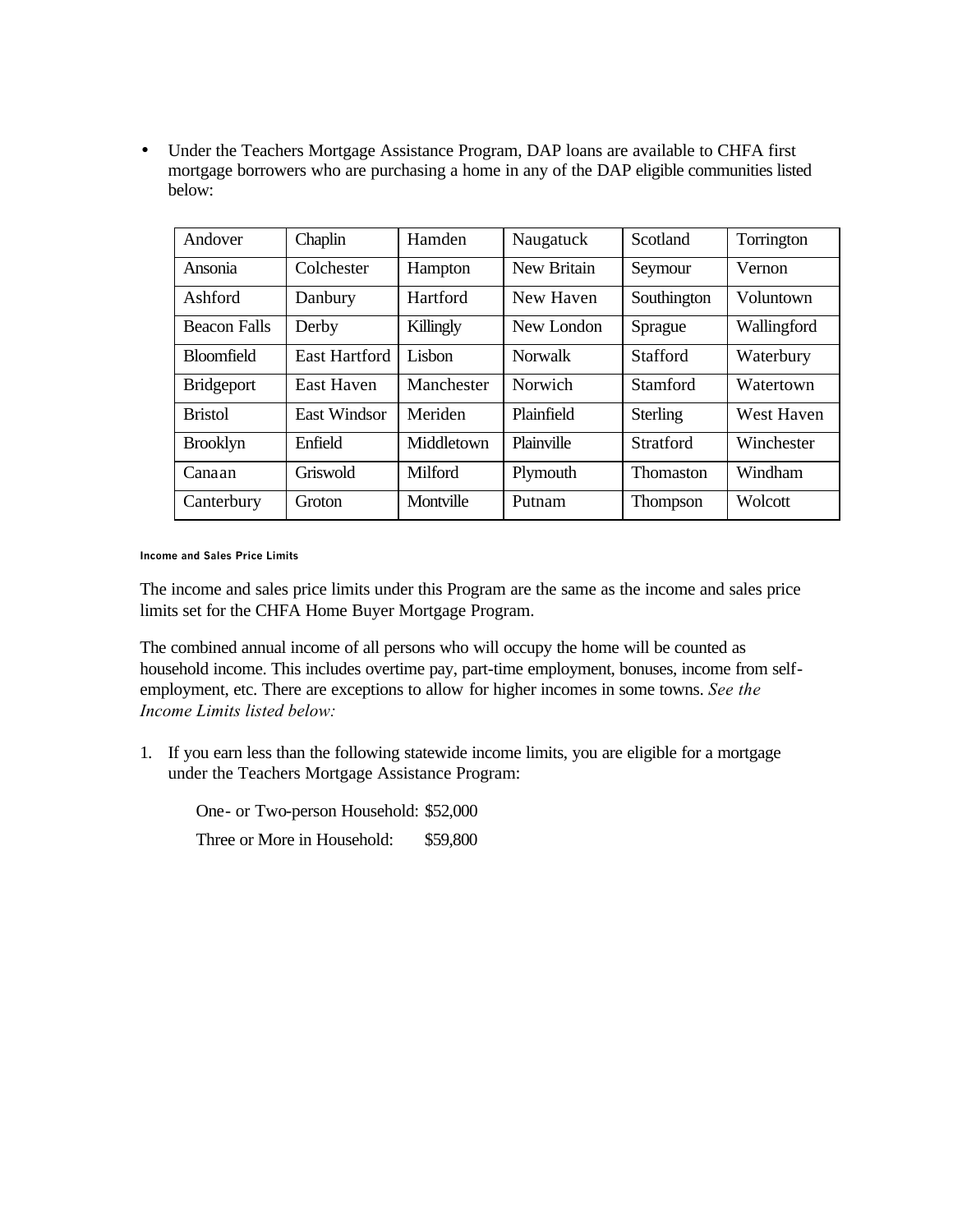2. If your income exceeds the limit, check the list below to see if the town where you are purchasing property has an exception to allow higher income.

Please note: These limits were in effect as of the date of this publication. However, they are subject to change. **Household Size** 

|               |                                                                           |                      | <b>HOUSENOIG SIZE</b> |
|---------------|---------------------------------------------------------------------------|----------------------|-----------------------|
| <b>Town</b>   | <b>Qualifying Census Tracts</b>                                           | <b>One or Two</b>    | <b>Three or More</b>  |
| Ansonia       | £1252, 1253, 1254                                                         | \$62,400             | \$72,800              |
| Bethel        | All                                                                       | \$63,800             | \$73,300              |
| Bridgeport    | ناAll،                                                                    | \$62,400             | \$72,800              |
| Bridgewater   | All                                                                       | \$63,800             | \$73,300              |
| Brookfield    | All                                                                       | \$63,800             | \$73,300              |
| Chester       | All                                                                       | \$52,300             | \$60,100              |
| Danbury       | 2101, 2102, 2107<br>All other census tracts                               | \$73,600<br>\$63,800 | \$84,600<br>\$73,300  |
| Darien        | A <sub>II</sub>                                                           | \$73,600             | \$84,600              |
| Deep River    | All                                                                       | \$52,300             | \$60,100              |
| Essex         | All                                                                       | \$52,300             | \$60,100              |
| Greenwich     | All                                                                       | \$73,600             | \$84,600              |
| Groton        | @7022, 7023                                                               | \$62,400             | \$72,800              |
| Hartford      | $\triangle$ All                                                           | \$62,400             | \$72,800              |
| Hartland      | All                                                                       | \$52,300             | \$60,100              |
| Meriden       | 1701, 1702, 1703, 1709, 1710                                              | \$62,400             | \$72,800              |
| Middletown    | 65411, 5415, 5416, 5417                                                   | \$62,400             | \$72,800              |
| New Britain   | 4153, 4156, 4159-4163, 4166, 4171, 4172, 4173                             | \$62,400             | \$72,800              |
| New Canaan    | All                                                                       | \$73,600             | \$84,600              |
| New Fairfield | All                                                                       | \$63,800             | \$73,300              |
| New Haven     | $A$ ll                                                                    | \$62,400             | \$72,800              |
| New London    | آاڪٽ                                                                      | \$62,400             | \$72,800              |
| New Milford   | All                                                                       | \$63,800             | \$73,300              |
| Newtown       | All                                                                       | \$63,800             | \$73,300              |
| Norwalk       | 6434, 0437, 0438, 0440, 0441, 0442, 0444, 0445<br>All other census tracts | \$73,600<br>\$73,600 | \$84,600<br>\$84,600  |
| Norwich       | 6964, 6967, 6968, 6969                                                    | \$62,400             | \$72,800              |
| Old Saybrook  | All                                                                       | \$52,300             | \$60,100              |
| Redding       | All                                                                       | \$63,800             | \$73,300              |
| Ridgefield    | All                                                                       | \$63,800             | \$73,300              |
| Sherman       | All                                                                       | \$63,800             | \$73,300              |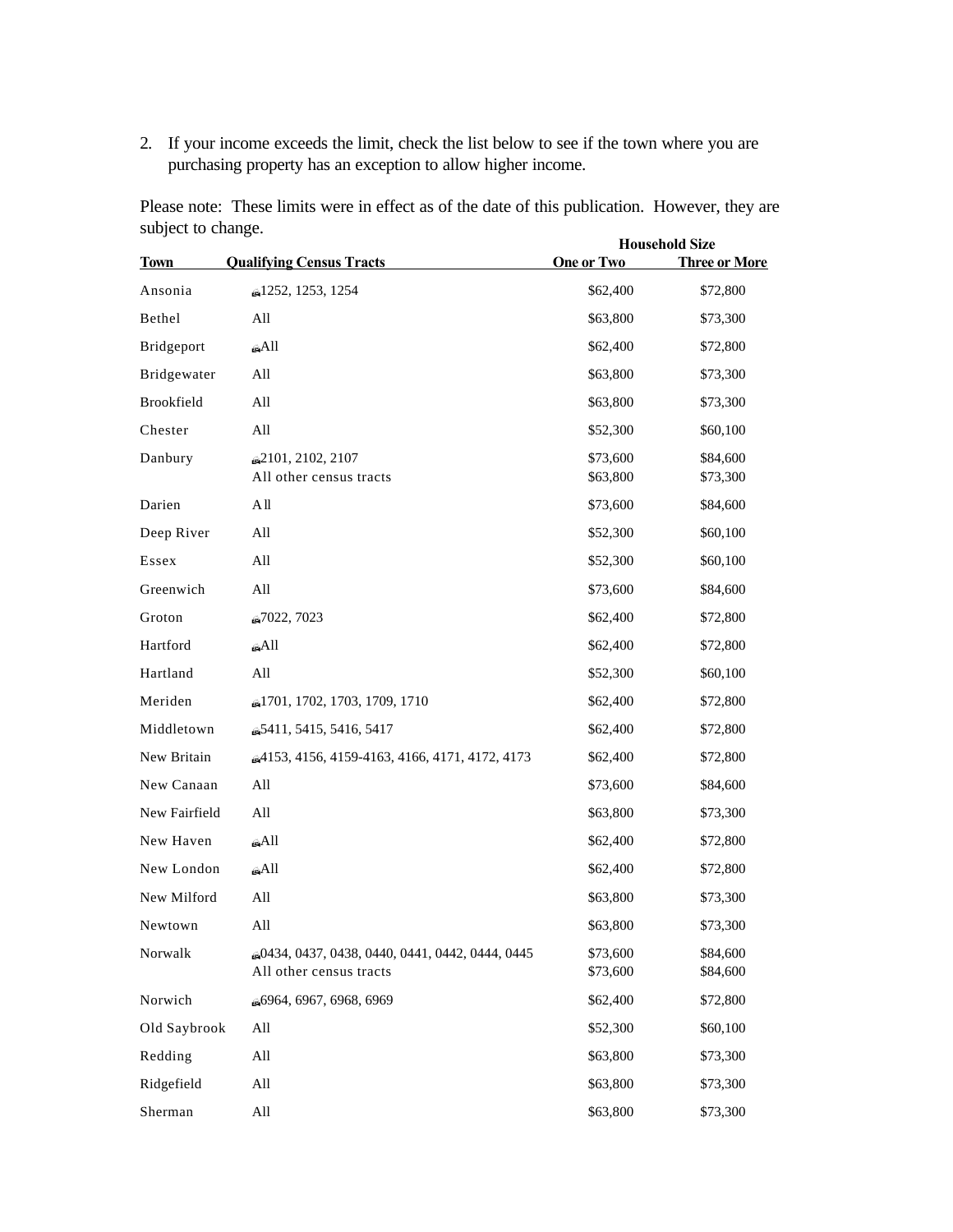| Stamford   | 60201, 0214, 0215, 0216, 0217, 0221, 0222, 0223<br>All other census tracts | \$73,600<br>\$73,600 | \$84,600<br>\$84,600 |
|------------|----------------------------------------------------------------------------|----------------------|----------------------|
| Torrington | 63101, 3102, 3103, 3108                                                    | \$62,400             | \$72,800             |
| Waterbury  | نه،                                                                        | \$62,400             | \$72,800             |
| Weston     | All                                                                        | \$73,600             | \$84,600             |
| Westbrook  | All                                                                        | \$52,300             | \$60,100             |
| Westport   | All                                                                        | \$73,600             | \$84,600             |
| Wilton     | All                                                                        | \$73,600             | \$84,600             |
| Windham    | نه،                                                                        | \$62,400             | \$72,800             |

� In these targeted areas, over-income applicants may still be eligible for CHFA Home Buyer Mortgages. Also, applicants don't need to be first time home buyers to be eligible for CHFA Home Buyer mortgages in these areas.

Sales price limits are set by county, although there are exceptions for some towns. *See the Sales Price Limits listed below:* 

To ensure that CHFA's programs help low- and moderate-income home buyers, there are restrictions on the purchase price of homes financed with CHFA mortgages. The sales price limits are generally set by county, though there are exceptions for some towns.

1. Look to see if there is a specific sales price limit for the town in whic h you are purchasing a home. If the limit applies to designated census tracts, you may need to call the town hall to determine what census tract your property is in.

2. If the town is not listed, then the limit for "All remaining towns" in your county applies. Please note: These limits are subject to change at any time, without prior notice.

|           |                   |                                                 | Existing  | <b>Newly Constructed</b> |
|-----------|-------------------|-------------------------------------------------|-----------|--------------------------|
| County    | Town              | <b>Census Tracts</b>                            | Housing   | Housing                  |
| Fairfield |                   |                                                 |           |                          |
|           | <b>Bridgeport</b> | All،                                            | \$192,000 | \$219,000                |
|           | Danbury           | 62101, 2102, 2107                               | \$235,000 | \$253,000                |
|           | Darien            | All                                             | \$253,000 | \$253,000                |
|           | Easton            | All                                             | \$192,000 | \$219,000                |
|           | Fairfield         | All                                             | \$192,000 | \$219,000                |
|           | Greenwich         | All                                             | \$253,000 | \$253,000                |
|           | Monroe            | All                                             | \$192,000 | \$219,000                |
|           | New Canaan        | All                                             | \$253,000 | \$253,000                |
|           | Norwalk           | 60434, 0437, 0438, 0440, 0441, 0442, 0444, 0445 | \$253,000 | \$253,000                |
|           |                   | All other census tracts in Norwalk              | \$253,000 | \$253,000                |
|           | Shelton           | All                                             | \$192,000 | \$219,000                |
|           | Stamford          | 0222, 0223, 0210, 0217, 0221, 0222, 0223        | \$253,000 | \$253,000                |
|           |                   | All other census tracts in Stamford             | \$253,000 | \$253,000                |
|           | Stratford         | All                                             | \$192,000 | \$219,000                |
|           | Trumbull          | All                                             | \$192,000 | \$219,000                |
|           | Weston            | All                                             | \$253,000 | \$253,000                |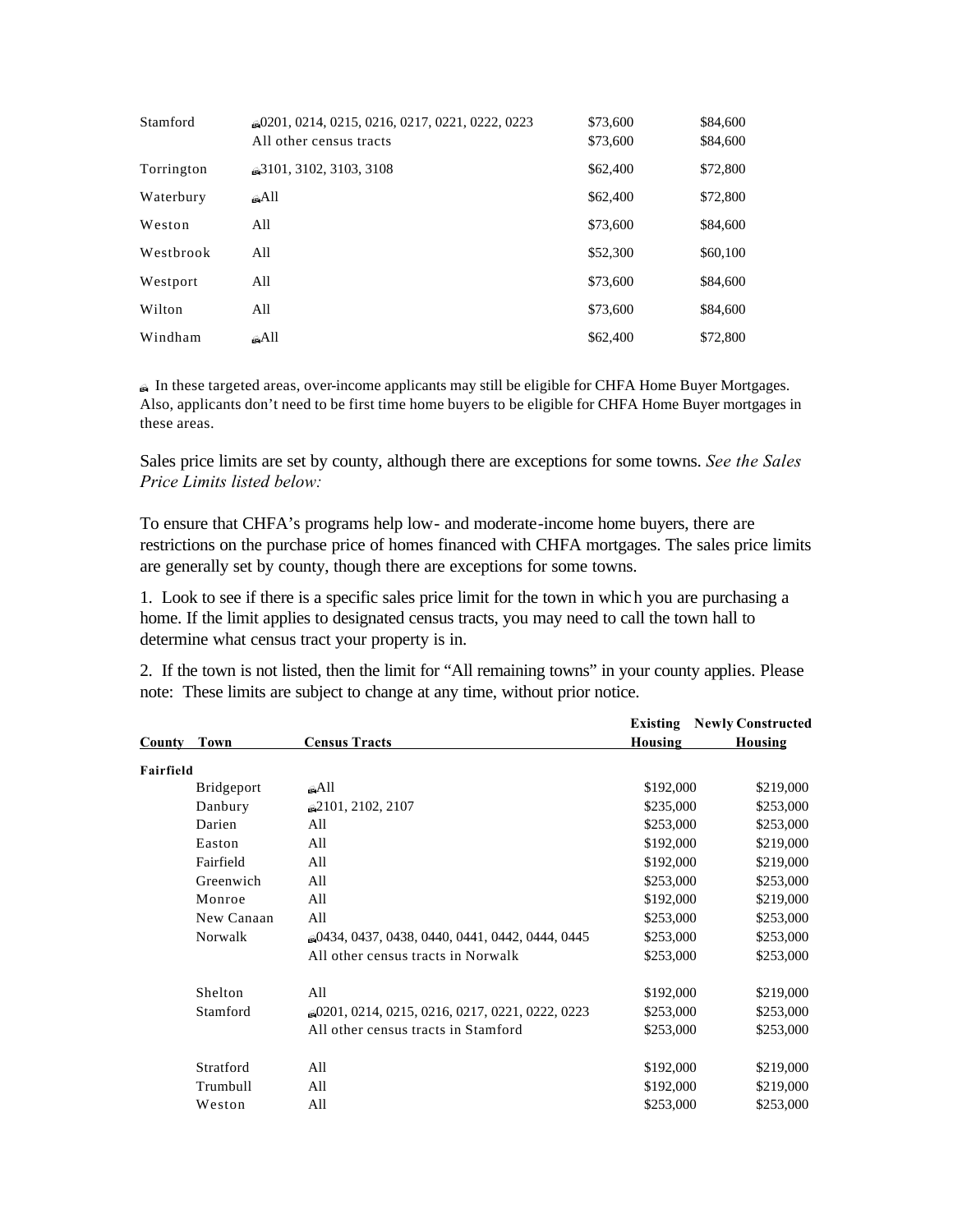|                   | Westport            | All                                           | \$253,000 | \$253,000 |
|-------------------|---------------------|-----------------------------------------------|-----------|-----------|
|                   | Wilton              | All                                           | \$253,000 | \$253,000 |
|                   |                     | All remaining towns in Fairfield County       | \$192,000 | \$253,000 |
|                   |                     |                                               |           |           |
| <b>Hartford</b>   |                     |                                               |           |           |
|                   | Hartford            | $A$ ll                                        | \$168,000 | \$197,000 |
|                   | Hartland            | All                                           | \$145,000 | \$145,000 |
|                   | New Britain         | 4153, 4156, 4159-4163, 4166, 4171, 4172, 4173 | \$168,000 | \$197,000 |
|                   |                     | All remaining towns in Hartford County        | \$137,000 | \$161,000 |
|                   |                     |                                               |           |           |
| Litchfield        |                     |                                               |           |           |
|                   | Barkhamsted         | All                                           | \$137,000 | \$161,000 |
|                   | Bridgewater         | All                                           | \$192,000 | \$253,000 |
|                   | New Hartford        | All                                           | \$137,000 | \$161,000 |
|                   | New Milford         | All                                           | \$192,000 | \$253,000 |
|                   | Plymouth            | All                                           | \$137,000 | \$161,000 |
|                   | Torrington          | 63101, 3102, 3103, 3108                       | \$156,000 | \$178,000 |
|                   |                     | All remaining towns in Litchfield County      | \$145,000 | \$145,000 |
| Middlesex         |                     |                                               |           |           |
|                   | Chester             | All                                           | \$145,000 | \$145,000 |
|                   | Clinton             | All                                           | \$170,000 | \$173,000 |
|                   | Deep River          | All                                           | \$145,000 | \$145,000 |
|                   | Essex               | All                                           | \$145,000 | \$145,000 |
|                   | Killingworth        | All                                           | \$170,000 | \$173,000 |
|                   | Middletown          | 65411, 5415, 5416, 5417                       | \$168,000 | \$197,000 |
|                   | Old Saybrook        | All                                           | \$127,000 | \$145,000 |
|                   | Westbrook           | All                                           | \$145,000 | \$145,000 |
|                   |                     | All remaining towns in Middlesex County       | \$137,000 | \$161,000 |
|                   |                     |                                               |           |           |
| <b>New Haven</b>  | Ansonia             | £1252, 1253, 1254                             | \$192,000 | \$219,000 |
|                   |                     | All other census tracts in Ansonia            | \$192,000 | \$219,000 |
|                   |                     |                                               |           |           |
|                   | <b>Beacon Falls</b> | All                                           | \$192,000 | \$219,000 |
|                   | Derby               | All                                           | \$192,000 | \$219,000 |
|                   | Meriden             | 1701, 1702, 1703, 1709, 1710                  | \$170,000 | \$178,000 |
|                   | Middlebury          | All                                           | \$145,000 | \$145,000 |
|                   | Milford             | All                                           | \$192,000 | \$219,000 |
|                   | Naugatuck           | All                                           | \$145,000 | \$145,000 |
|                   | New Haven           | $A$ ll                                        | \$170,000 | \$178,000 |
|                   | Oxford              | All                                           | \$192,000 | \$219,000 |
|                   | Prospect            | All                                           | \$145,000 | \$145,000 |
|                   | Seymour             | All                                           | \$192,000 | \$219,000 |
|                   | Southbury           | All                                           | \$145,000 | \$145,000 |
|                   | Waterbury           | aAll                                          | \$156,000 | \$178,000 |
|                   | Wolcott             | All                                           | \$145,000 | \$145,000 |
|                   |                     | All remaining towns in New Haven County       | \$170,000 | \$173,000 |
| <b>New London</b> |                     |                                               |           |           |
|                   | Colchester          | All                                           | \$137,000 | \$161,000 |
|                   | Groton              | @7022, 7023                                   | \$156,000 | \$178,000 |
|                   | Lebanon             | All                                           | \$137,000 | \$161,000 |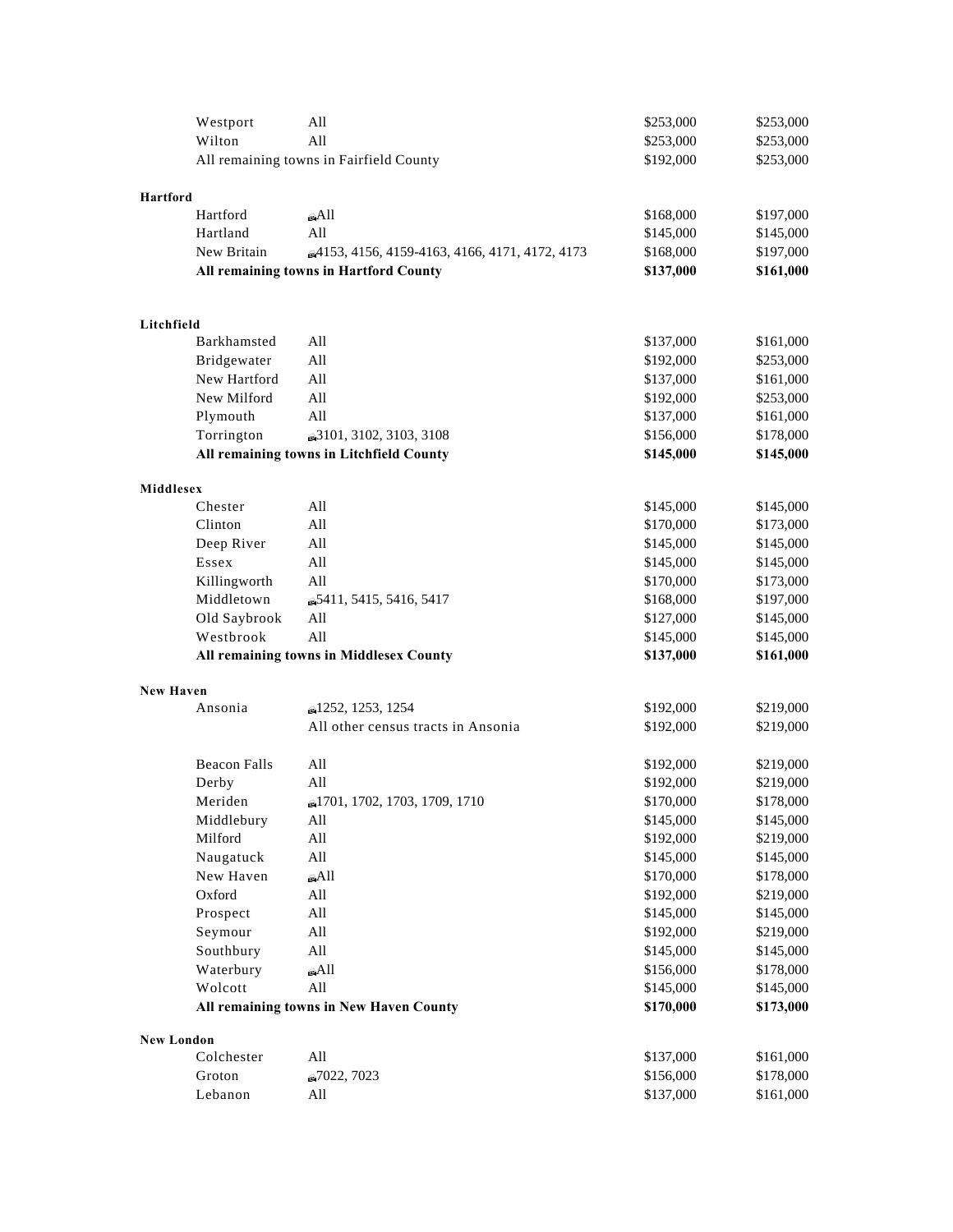|               | Lyme       | All                                      | \$145,000 | \$145,000 |
|---------------|------------|------------------------------------------|-----------|-----------|
|               | New London | $\triangle$ All                          | \$156,000 | \$178,000 |
|               | Norwich    | 6964, 6967, 6968, 6969                   | \$156,000 | \$178,000 |
|               | Voluntown  | All                                      | \$145,000 | \$145,000 |
|               |            | All remaining towns in New London County | \$127,000 | \$145,000 |
| Tolland Union |            | All                                      | \$145,000 | \$145,000 |
|               |            | All remaining towns in Tolland County    | \$137,000 | \$161,000 |
| Windham       |            |                                          |           |           |
|               | Ashford    | All                                      | \$137,000 | \$161,000 |
|               | Canterbury | All                                      | \$127,000 | \$145,000 |
|               | Chaplin    | All                                      | \$137,000 | \$161,000 |
|               | Plainfield | All                                      | \$127,000 | \$145,000 |
|               | Thompson   | All                                      | \$121,000 | \$145,000 |
|               | Windham    | a All                                    | \$156,000 | \$178,000 |
|               |            | All remaining towns in Windham County    | \$145,000 | \$145,000 |

Please note: In most towns, CHFA may only finance newly constructed houses if they are 1-family homes. In targeted areas (@), newly<br>constructed 2-family homes are also eligible.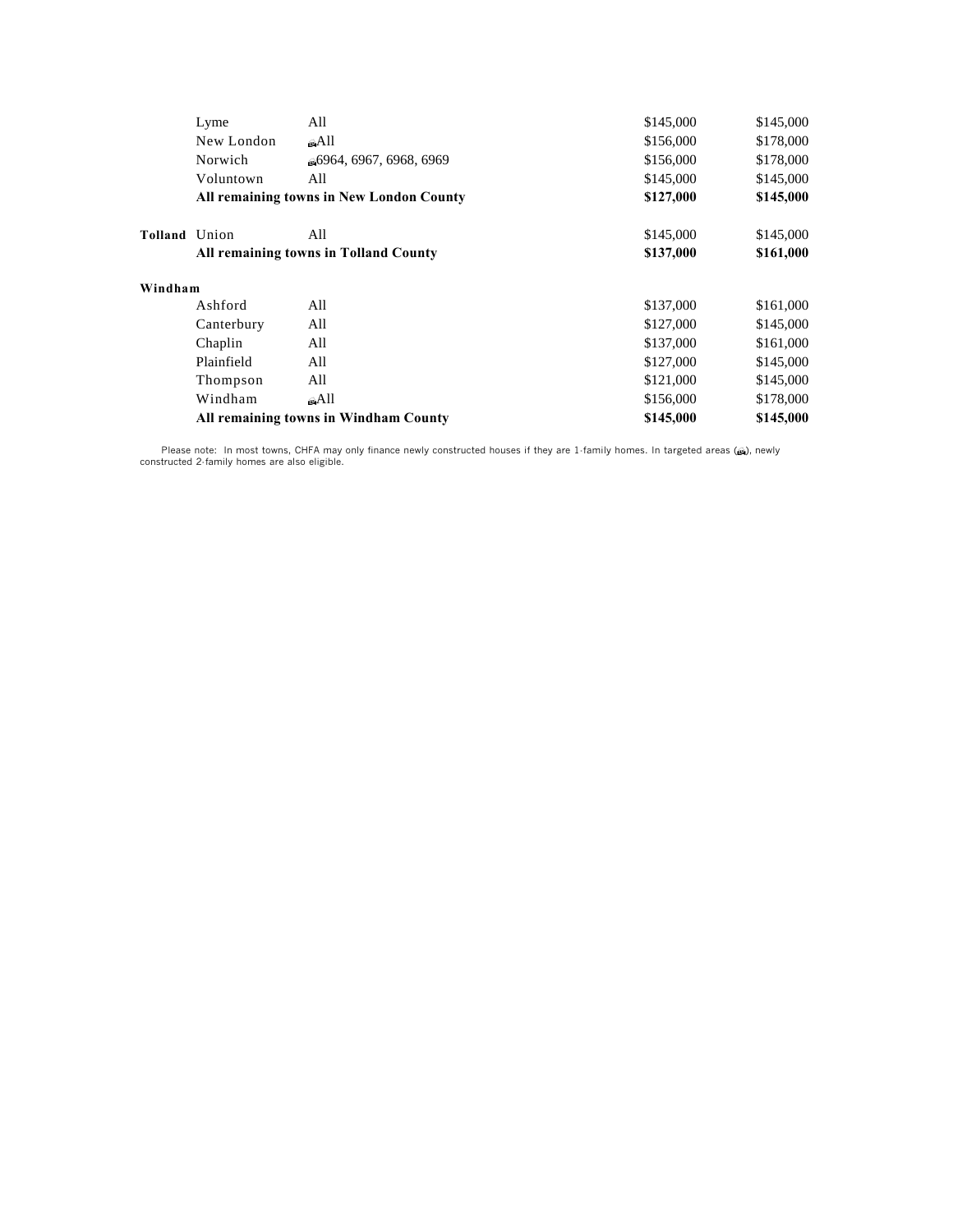#### **Property Requirements**

Eligible properties must be in Connecticut and include:

- Existing and new single family homes, townhouses, and Planned Unit Developments (PUD's);
- Approved condominiums;
- Two- to four-family homes that have been used as residences for the past five years;
- Newly constructed two-family homes in CHFA targeted areas. A Participating Lender can assist you in identifying these areas.

#### **Recapture Tax**

Under certain circumstances, CHFA mortgage loans may be subject to federal recapture tax. The payment of federal recapture tax occurs at the time the property is sold, **only if all three of the following conditions apply:** 

- 1. Your home is sold or disposed of within 9 years of being purchased for reasons other than your death;
- 2. There is a capital gain on the sale of the home; and
- 3. Your household income exceeds federal recapture tax limits at the time of the sale.

Your Participating Lender will provide you with a statement regarding the federal recapture tax. You will be required to sign a disclosure at application.

#### **How to Apply**

- Teachers Mortgage Assistance Program mortgages are offered through Participating Lenders statewide. You will need to contact a Participating Lender in order to apply. *See the Participating Lenders listed at the end.*
- If you have additional questions on the Teachers Mortgage Assistance Program, or would like further information, please contact a Participating Lender or call CHFA at (860) 571-3502.

**We look forward to opening the door to homeownership for you.** 

**Connecticut Housing Finance Authority 999 West Street Rocky Hill, CT 06067 (860) 721-9501**

**rev. 11/00**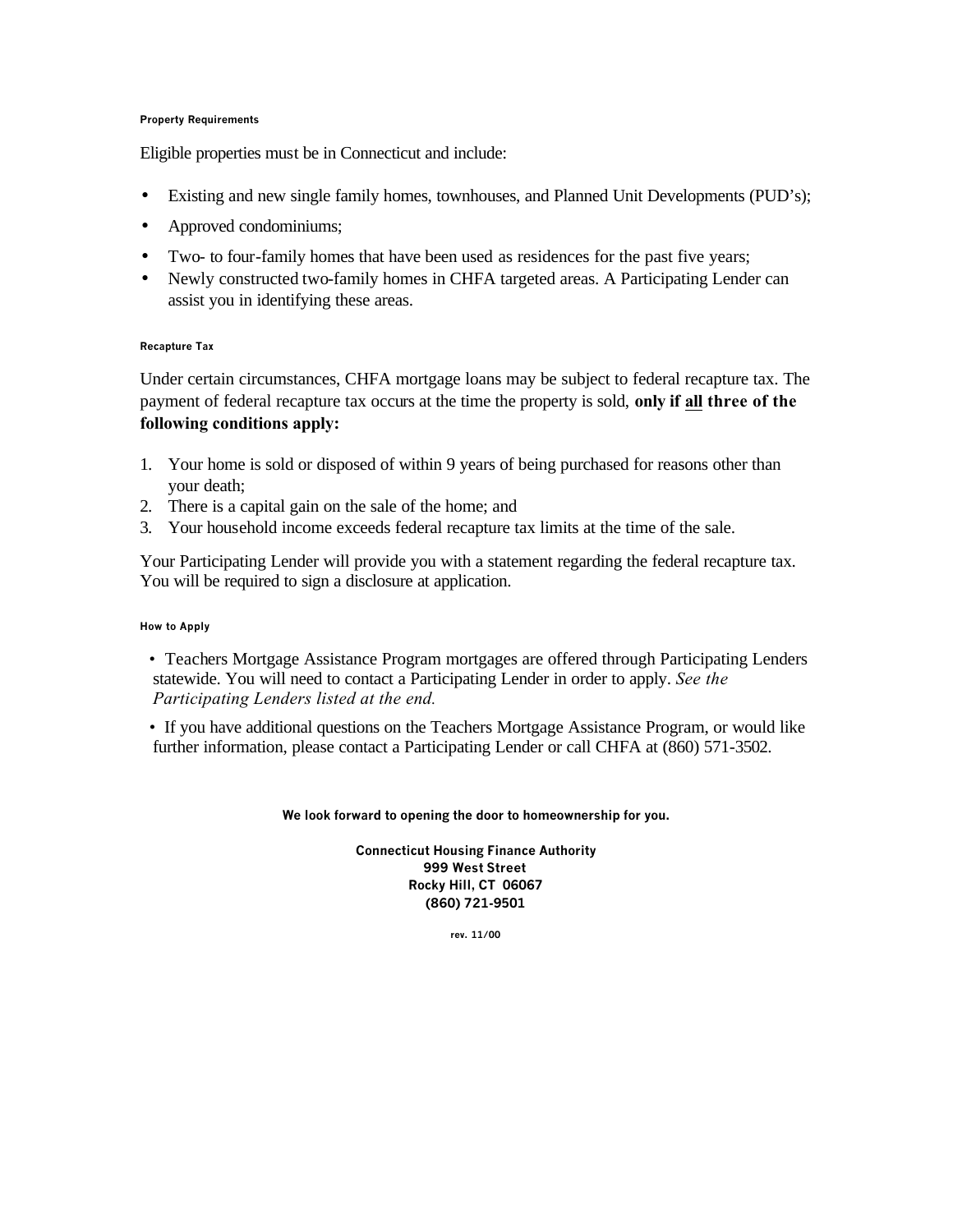### **Participating Lenders**

\* Spanish-speaking personnel

American Savings Bank (800) 378-5115 Banknorth Mortgage/First Massachusetts Bank, N.A.(860) 652-6931 Cargill Bank (860) 963-2265 Cendant Mortgage Corporation (800) 272-8347 Chase Manhattan Mortgage Corporation (800) 452-2768 Chelsea Groton Savings Bank (860) 823-4800 CitiMortgage, Inc. (314) 275-1325 Citizens Mortgage Corp. (800) 852-5577 Columbia National, Inc. (800) 303-9257 \* Countrywide Home Loans, Incorporated (800) 669-6655 CTX Mortgage Co. (800) 526-2006 DeWolfe Mortgage Services, Incorporated (800) 793-5626 The Diamond Mortgage Group (888) 387-8884 Dime Savings Bank of Norwich (860) 889-2317 Farmington Savings Bank (860) 676-4380 First County Bank (800) 537-9693 \* First Eastern Mortgage Corporation (800) 955-5022 First Financial (800) 836-0768 First Union Mortgage Corporation (800) 845-7471 First World Mortgage (860) 677-5242 \* Fleet Mortgage Corp. (800) 942-5104 Freedom Choice Mortgage (860) 677-0127 \* GMAC Mortgage Corp. (800) 766-4622 Guilford Mortgage (800) 472-3781 Homestead Funding Corp. (518) 464-1100 \* Hudson United Bank (201) 818-6075 Liberty Bank (800) 433-3656 Litchfield Bancorp (800) 670-3456 Market Street Mortgage Corporation (860) 571-9170 \* The McCue Mortgage Company (800) 382-0017 Medallion Mortgage Company, Incorporated (860) 456-9117 Metro Mortgage (203) 757-4596 Mortgage Service Center of New England (800) 447-1872 NORCOM Mortgage (860) 676-8003 National City Mortgage Company (800) 934-4027